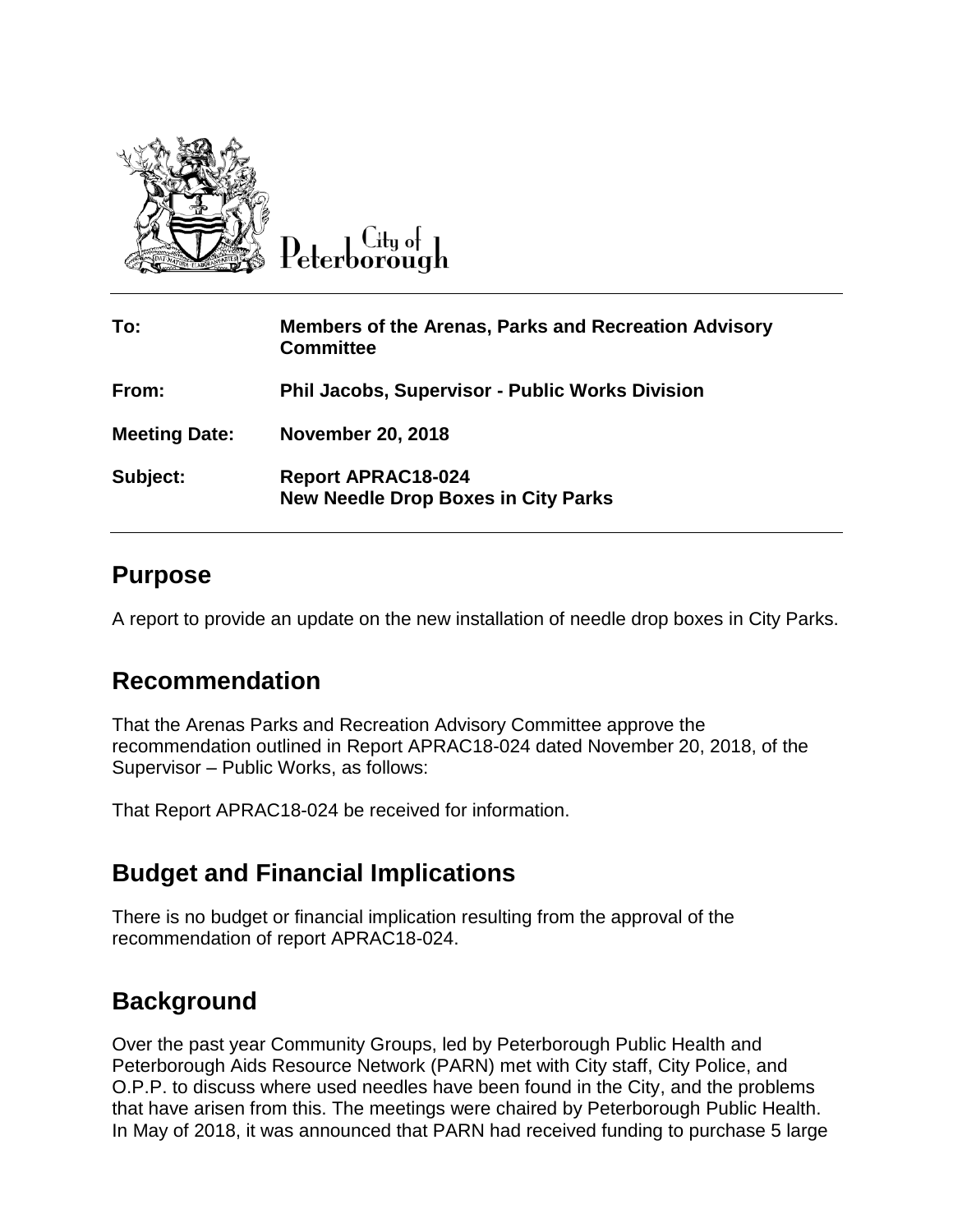Page 2

needle drop boxes. PARN approached City staff to request the needle boxes be installed in strategic locations, to reduce the amount of used needles being discarded in the City parks and streets.

The Community Groups, PARN, and the Peterborough Public Health met with City Staff, City Police, and the O.P.P. to decide the best locations to install the 5 large needle drop boxes. The City will install the boxes, and PARN has agreed to enter into an agreement with the City to perform regular maintenance of the needle drop boxes and removal of all deposited used needles.

The location of the 5 large needle drop boxes will be as follows:

- 1. Peterborough Public Library Bethune St. side next to building.
- 2. One Roof Warming Room Brock St. side on church property.
- 3. Millennium Park south of Harvey's Restaurant, just off the trail.
- 4. Maria St. West green space next to footbridge, on east side next to trail.
- 5. TBD no location decided yet.

Installation of all the large needle drop boxes is expected to be complete by the end of the year. Photo of the large needle drop box is attached as Appendix "A".

Submitted by,

P. Jacobs Supervisor – Public Works Division

Contact Name: Phil Jacobs Supervisor, Public Works Division Phone: 705 742 7777 Ext. 2914 Fax: 705 743 3223 E-Mail: pjacobs@peterborough.ca

Attachments**:** Appendix A